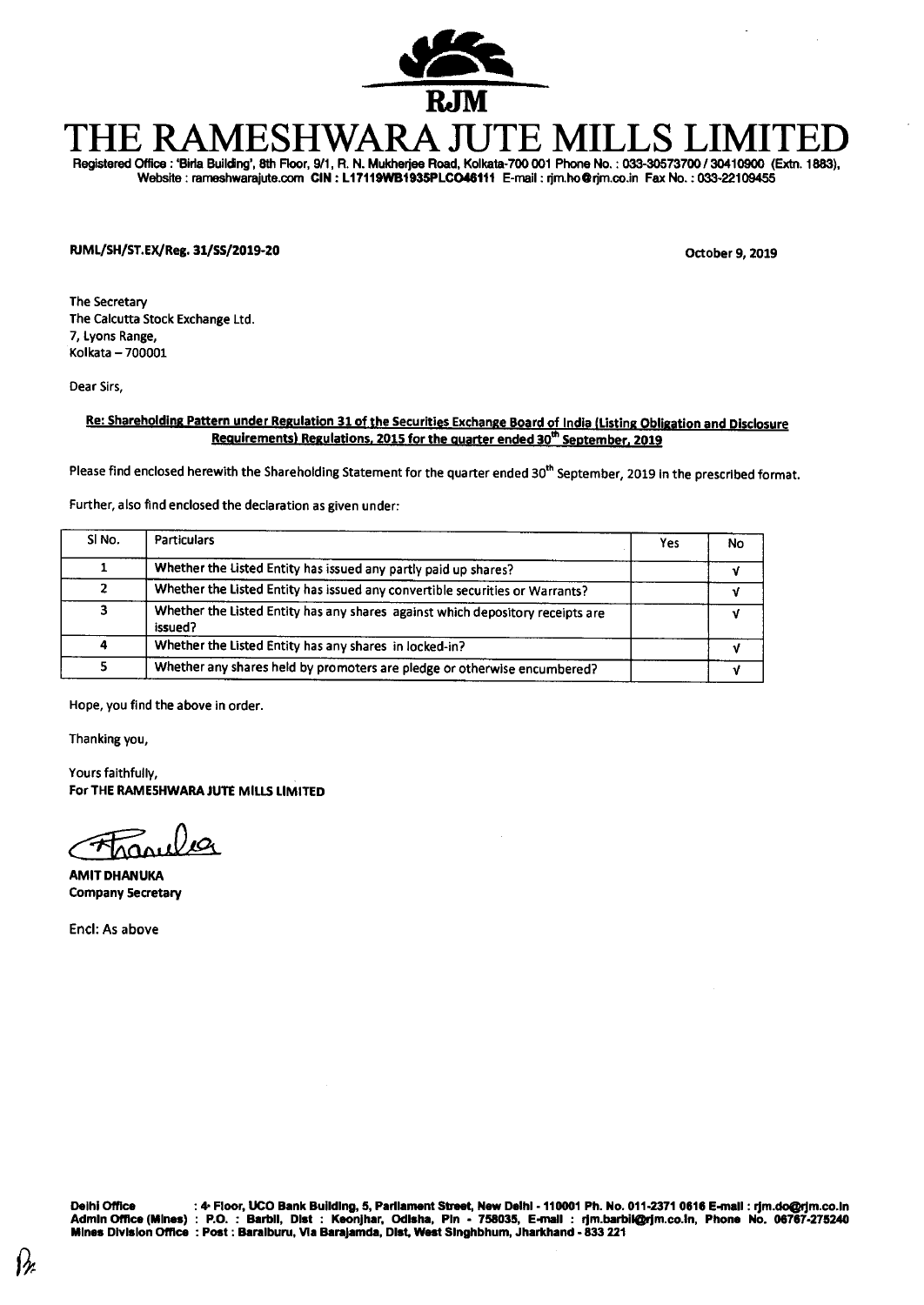## **Table 1: Summery Statement - holding of Specified Securities**

NAME OF COMPANY : THE RAMESHWARA JUTE MILLS LIMITED

 $\bullet$ 

 $\ddot{\phantom{1}}$ 

SCRIP CODE / NAME OF SCRIP : 28093 (CSE) CLASS OF SECURITY : ORDINARY SHARES

REPORT FOR THE QUARTER ENDED : 30TH SEPTEMBER, 2019

| Category | Category of     | <b>Nos.of</b> | No. of fully   | No.of    | No. of          | Total nos.  | Sharehold-    | <b>Number of Voting Rights</b> |                      |                                  |               | No. of                  | Shareholding        |              | Number of      | No. of         | No. of       |
|----------|-----------------|---------------|----------------|----------|-----------------|-------------|---------------|--------------------------------|----------------------|----------------------------------|---------------|-------------------------|---------------------|--------------|----------------|----------------|--------------|
| lO).     | Sharehoider     | <b>Ishare</b> | paid up        | partly   | <b>shares</b>   | shares      | ing as a % of |                                |                      | held in each class of securities |               | <b>Shares</b>           | as a % assuming     |              | Locked in      | shares         | equity       |
|          | (II)            | hoiders       | equity         | paid-up  | underlying      | theid       | of total no.  |                                |                      | (IX)                             |               | Underlying              | full conversion of  |              | Shares (XII)   | piedged or     | shares       |
|          |                 | (III)         | <b>Ishares</b> | equty    | Depository      | (VII)=      | of shares     |                                |                      |                                  |               | Outstanding convertible |                     | INo.         | As a           | otherwise      | held in      |
|          |                 |               | held           | shares   | <b>Receipts</b> | $(IV+V+Vi)$ | (calculated   |                                |                      |                                  |               | convertible             | securities (as a    | (a)          | 1% of          | encumbe-       | demate-      |
|          |                 |               | ļ(iV)          | Ineid    | V               |             | as per SCRR,  |                                | No. of Voting Rights |                                  | Totai as a    | securities              | percentage of       |              | Itotal         | rred           | rialised     |
|          |                 |               |                | {M}      |                 |             | 1957)         | Class X                        | Ciass Y              | [Total                           | % of Total    | (including              | ddiluted share      |              | <b>Ishares</b> | (Xiii)         | form         |
|          |                 |               |                |          |                 |             | (VIII)        |                                |                      |                                  | <b>Voting</b> | Warrants)               | capital)            |              | held           |                | (XIV)        |
|          |                 |               |                |          |                 |             | as a % of     |                                |                      |                                  | Rights        | (X)                     | (XI)=(Vil)+(X) as a |              | (b)            |                |              |
|          |                 |               |                |          |                 |             | $(A+B+CZ)$    |                                |                      |                                  |               |                         | % of A+B+C2)        |              |                |                |              |
|          |                 |               |                |          |                 |             |               |                                |                      |                                  |               |                         |                     |              |                |                |              |
| (A)      | Promoter &      |               |                |          |                 |             |               |                                |                      |                                  |               |                         |                     |              |                |                |              |
|          | Promoter        |               |                |          |                 |             |               |                                |                      |                                  |               |                         |                     |              |                |                |              |
|          | <b>Group</b>    | 10            | 1,41,367       |          |                 | 1,41,367    | S3.14         | 1,41,367                       |                      | 1,41,367                         | 53.14         | ΟI                      | S3.14               | 01           | Οl             | $\mathbf{0}$   | Οİ           |
| (B)      | Public          | <b>215</b>    | 1,24,689       | $\Omega$ |                 | 1,24,689    | 46.86         | 1,24,689                       |                      | 1,24,689                         | 46.86         | οI                      | 46.86               | Οl           | $\mathbf{0}$   | 0l             | 0            |
| (C)      | Non-promoter -  |               |                |          |                 |             |               |                                |                      |                                  |               |                         |                     |              |                |                |              |
|          | Non-public      | ΩI            | ۵I             | 0        |                 |             |               | οI                             |                      |                                  | $\Omega$      | ΟI                      | Οł                  | 0l           | 0              | $\overline{0}$ | <sub>0</sub> |
| (C1)     | Shares underly- |               |                |          |                 |             |               |                                |                      |                                  |               |                         |                     |              |                |                |              |
|          | ing DRs         |               |                |          |                 |             |               | o                              |                      |                                  |               | 0I                      | Οl                  | $\mathbf{0}$ | 0              | $\overline{0}$ | οI           |
| (C2)     | Shares held by  |               |                |          |                 |             |               |                                |                      |                                  |               |                         |                     |              |                |                |              |
|          | Employee        |               |                |          |                 |             |               |                                |                      |                                  |               |                         |                     |              |                |                |              |
|          | Trusts          |               |                | οI       |                 |             |               |                                |                      |                                  | $\Omega$      | Οl                      | Ol                  | 01           | ΩI             | -O1            | οI           |
|          | Total           | 225           | 2,66,056       | οI       | ΩI              | 2,66,056    |               | 100.00 2,66,056                |                      | 2,66,056                         | 100.00        | 0                       | 100.00              | ٥I           | 0              | $\overline{0}$ | $\mathbf{0}$ |

,41R *<sup>A</sup>* **<sup>4</sup>***": 911,*  R *MUkher,,,,*   $\mathcal{L}$  Road,  $8t$ <sub>1</sub> **F**  $\left\{\sum_{i=1}^{k} K \right\}$  **Road,**  $8t$  **F**  $\left\{\sum_{i=1}^{k} K \right\}$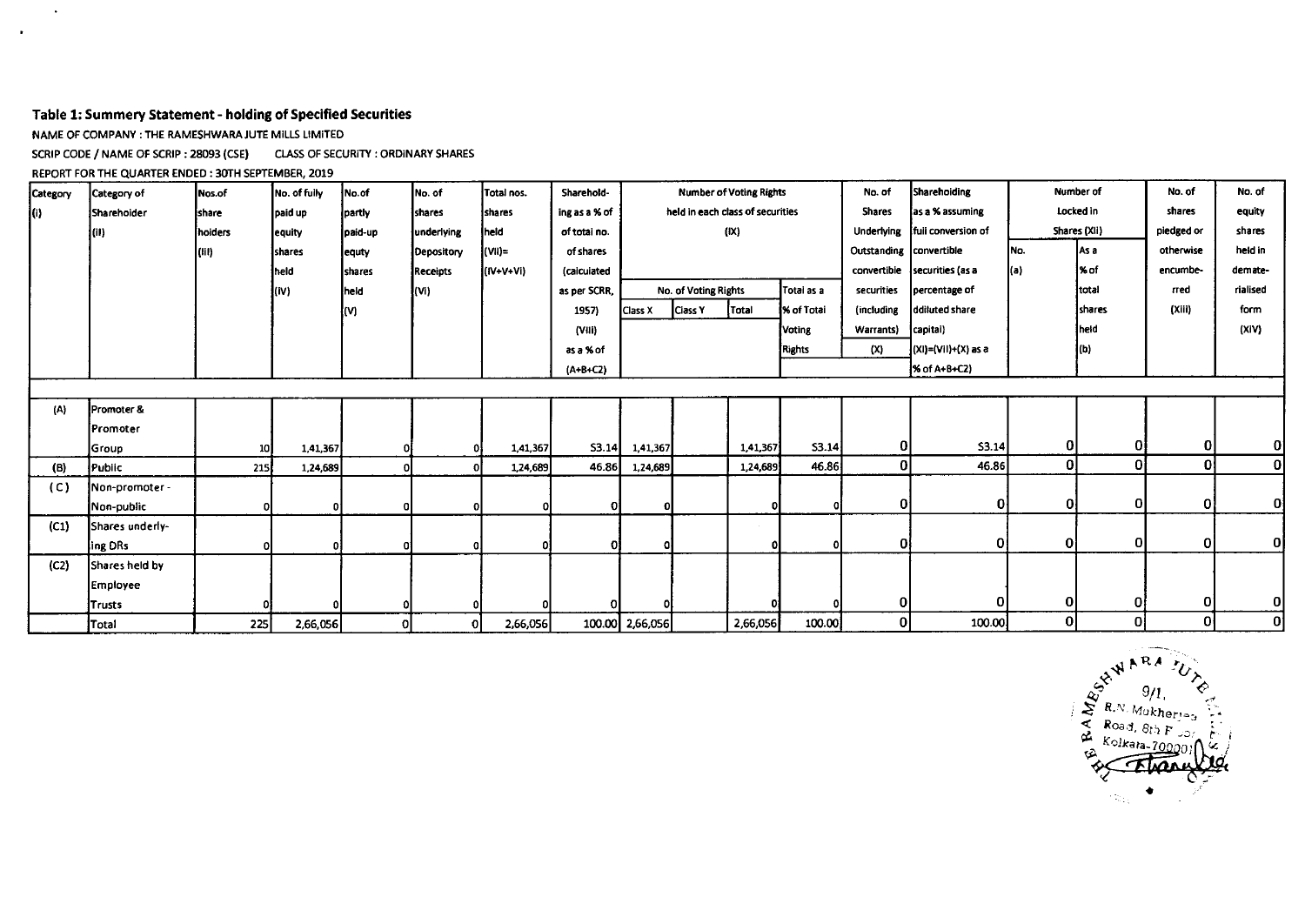## **Table II : Statement showing Shareholding Pattern of the Promoter and Promoter Group**

**NAMR OF COMPANY:** THE RAMESHWARA JUTE MILLS UMITED

 $\bullet$ 

 $\mathbf{A}^{\prime}$ 

|                   | SCRIP CODE/NAME OF SRCIP:            | 28093 (cse)       |                 | <b>CLASS OF SECURITY: ORDINARY SHARES</b> |         |                 |                 | REPORT FOR THE QUARTER ENDED: 30TH SEPTEMBER, 2019 |                                |                      |                                  |                 |                         |                                |              |                          |                          |              |          |
|-------------------|--------------------------------------|-------------------|-----------------|-------------------------------------------|---------|-----------------|-----------------|----------------------------------------------------|--------------------------------|----------------------|----------------------------------|-----------------|-------------------------|--------------------------------|--------------|--------------------------|--------------------------|--------------|----------|
|                   | Category &                           | PAN               | No.of           | No. of fully                              | Partiv  | Nos. of         | Total nos.      | Sharehold-                                         | <b>Number of Voting Rights</b> |                      |                                  | No. of          | <b>Total Sharehold-</b> | Number of                      |              | Number of shares pledged |                          | No. of       |          |
|                   | Name of the                          |                   | share           | paid up                                   | pald-up | shares          | <b>I</b> shares | ing % calcu-                                       |                                |                      | held in each class of securities |                 | <b>Shares</b>           | Locked in<br>ing, as a % assu- |              |                          | for otherwise encumbered | equity       |          |
|                   | Shareholders                         |                   | holder          | equity                                    | equty   | underlying      | heki.           | iated as per                                       |                                |                      | (1)                              |                 | Underlying              | ming full conver-              | Shares (XII) |                          | (xiii)                   |              | shares   |
|                   |                                      |                   | łтn             | <b>Ishare</b>                             | shares  | Depository      | livn-           | <b>SCRR, 1957</b>                                  |                                |                      |                                  |                 | Outstanding             | sion of conver-                | iNo.         | lAs a                    | INO.                     | As a % of    | held in  |
|                   |                                      |                   |                 | held                                      | held    | <b>Receipts</b> | (IV+V+VI)       | as a % of                                          |                                |                      |                                  |                 | convertible             | tible securities               | I(a)         | 1% of                    |                          | total shares | demate-  |
|                   |                                      |                   |                 | kM                                        | M       | (Vi)            |                 | $[A+B+C2]$                                         |                                | No. of Voting Rights |                                  | Total as a      | securities              | (as a percentage               |              | total                    | (a)                      | held         | rialised |
|                   |                                      |                   |                 |                                           |         |                 |                 |                                                    | Class X                        | <b>Class Y</b>       | <b>Total</b>                     | % of Total      | <i>fincluding</i>       | of diluted share               |              | Ishares                  |                          | ſЫ           | form     |
|                   |                                      |                   |                 |                                           |         |                 |                 | (Viii)                                             |                                | <b>Voting</b>        |                                  | <b>Warrants</b> | capital)                |                                | İheld        |                          |                          | (XiV)        |          |
|                   |                                      |                   |                 |                                           |         |                 |                 |                                                    |                                | <b>Rights</b>        |                                  |                 | (X)                     | (Xi)= (VII)+(X) as             |              | l(b)                     |                          |              |          |
|                   |                                      |                   |                 |                                           |         |                 |                 |                                                    |                                |                      |                                  |                 |                         | a % of A+B+C2                  |              |                          |                          |              |          |
|                   |                                      |                   |                 |                                           |         |                 |                 |                                                    |                                |                      |                                  |                 |                         |                                |              |                          |                          |              |          |
| A'(1)             | Indian                               |                   |                 |                                           |         |                 |                 |                                                    |                                |                      |                                  |                 |                         |                                |              |                          |                          |              |          |
| $\left( a\right)$ | Individual/Hindu                     |                   |                 |                                           |         |                 |                 |                                                    | 64,400                         |                      | 64,400                           | 24.21           |                         | 24.21                          |              |                          |                          |              |          |
|                   | <b>Undivided Family</b>              |                   |                 | 64,400                                    |         |                 | 64,400          | 24.21                                              |                                |                      |                                  |                 |                         |                                |              |                          |                          |              |          |
|                   | Name:                                |                   |                 |                                           |         |                 |                 |                                                    | 51,000                         |                      | 51,000                           | 19.17           |                         | 19.17                          |              |                          |                          |              | ΩL       |
|                   | Chandrakant Birla                    | A02PB4710C        |                 | 51,000                                    |         |                 | 51,000          | 19.17<br>1.5B                                      |                                |                      | 4200                             | 1.58            |                         | 1.58                           |              |                          |                          |              | οl       |
|                   | Sumangala Devi Birla                 | AEFPB233SA        |                 | 4200                                      |         |                 | 4200            |                                                    | 4200                           |                      | 5,600                            | 2.11            |                         | 2.11                           |              |                          |                          |              | οl       |
|                   | Sidharth Kumar Birla                 | <b>AEKPB31098</b> |                 | 5,600                                     |         |                 | 5,600           | 2.11                                               | 5,600                          |                      |                                  |                 |                         |                                |              |                          |                          |              |          |
|                   | Vasusri i Jhaver                     | <b>AEFPB3109L</b> |                 | 3,600                                     |         |                 | 3,600           | 1.35                                               | 3,600                          |                      | 3,600                            | 1.35            |                         | 1.35                           |              |                          |                          |              |          |
| (b)               | Central Govern-                      |                   |                 |                                           |         |                 |                 |                                                    |                                |                      |                                  |                 |                         |                                |              |                          |                          |              |          |
|                   | ment/State                           |                   |                 |                                           |         |                 |                 |                                                    |                                |                      |                                  |                 |                         |                                |              |                          |                          |              |          |
|                   | Government(s)                        |                   |                 |                                           |         |                 |                 |                                                    |                                |                      |                                  |                 |                         |                                |              |                          |                          |              |          |
|                   | Name:                                |                   |                 |                                           |         |                 |                 |                                                    |                                |                      |                                  |                 |                         |                                |              |                          |                          |              |          |
| ۰                 | Financial Insti-                     |                   |                 |                                           |         |                 |                 |                                                    |                                |                      |                                  |                 |                         |                                |              |                          |                          |              |          |
|                   | tutions/Banks                        |                   |                 |                                           |         |                 |                 |                                                    |                                |                      |                                  |                 |                         |                                |              |                          |                          |              |          |
|                   | Name:                                |                   |                 |                                           |         |                 |                 |                                                    |                                |                      |                                  |                 |                         |                                |              |                          |                          |              |          |
| (d)               | Any other                            |                   |                 |                                           |         |                 |                 |                                                    |                                |                      |                                  |                 |                         |                                |              |                          |                          |              |          |
|                   | (specify) Bodies Corporate           |                   |                 | 76,967                                    |         |                 | 76,967          | 28.93                                              | 76,967                         |                      | 76,967                           | 28.93           |                         | 28.93                          |              |                          |                          |              |          |
|                   | Name:                                |                   |                 |                                           |         |                 |                 |                                                    |                                |                      |                                  |                 |                         |                                |              |                          |                          |              |          |
|                   | Padmavati investment Limited         | AABCP8632M        |                 | 38,778                                    |         |                 | 38,778          | 14.57                                              | 38,778                         |                      | 38,778                           | 14.57           |                         | 14.57                          |              |                          |                          |              |          |
|                   | Bharat Arogya & Gyan Mandir          | AAATB3540N        |                 | 7,933                                     |         |                 | 7,933           | 2.98                                               | 7,933                          |                      | 7.933                            | 2.98            |                         | 2.98                           |              |                          |                          |              |          |
|                   | Nathdwara Inv. Co. Ltd.              | AABCN7830P        |                 | 6,667                                     |         |                 | 6,667           | 2.51                                               | 6,667                          |                      | 6,667                            | 2.51            |                         | 2.51                           |              |                          |                          |              | ΩI       |
|                   | Shekhavati Investment & Traders Ltd. | AAECS2321P        |                 | 4,000                                     |         | - O F           | 4,000           | - 1.5                                              | 4,000                          |                      | 4,000                            | 1.5             |                         | 1.5                            |              |                          |                          |              |          |
|                   | Jute investment Co. Ltd.             | AAACI6331Q        |                 | 200                                       |         |                 | 200             | 0.08                                               | 200                            |                      | 200                              | 0.08            |                         | 0.08                           |              |                          |                          |              |          |
|                   | Central India General Agents Ltd.    | AABCC2197E        |                 | 19,389                                    |         |                 | 19,389          | 7.29                                               | 19,389                         |                      | 19,389                           | 7.29            |                         | 7.29                           |              |                          |                          |              | ٥I       |
|                   | Sub-Total (A)(1)                     |                   | 10 <sup>1</sup> | 141367                                    |         |                 | 141367          | 53.14                                              | 141367                         |                      | 141367                           | 53.14           |                         | 53.14                          |              |                          |                          |              | οl       |

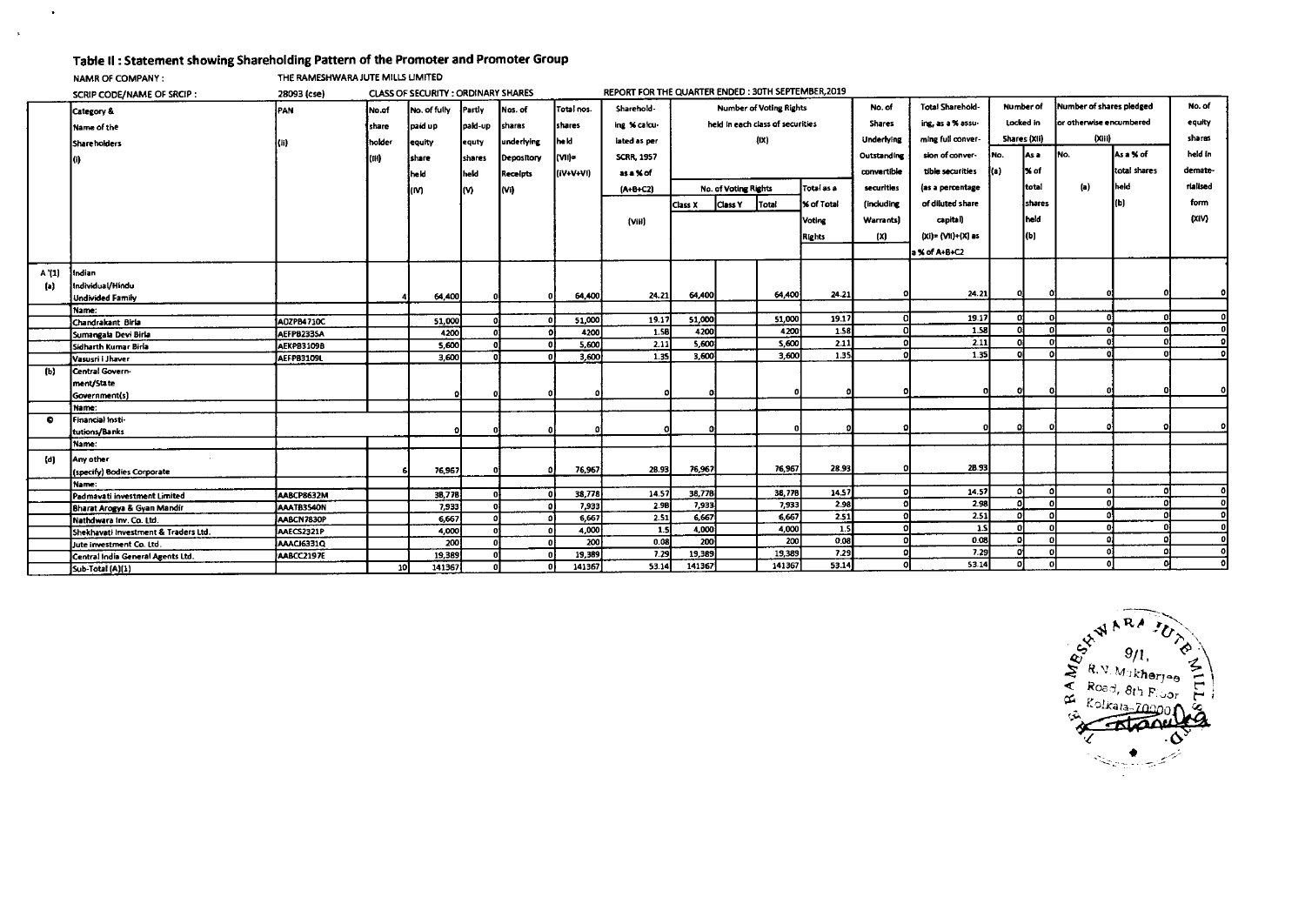| (2)       | Foreign                                                                                                                                                                                                             |    |        |            |     |        |       |        |        |       |    |       |  |    |    |
|-----------|---------------------------------------------------------------------------------------------------------------------------------------------------------------------------------------------------------------------|----|--------|------------|-----|--------|-------|--------|--------|-------|----|-------|--|----|----|
| (a)       | Individuals (Non-                                                                                                                                                                                                   |    |        |            |     |        |       |        |        |       |    |       |  |    |    |
|           | Resident                                                                                                                                                                                                            |    |        |            |     |        |       |        |        |       |    |       |  |    |    |
|           | Individuals/                                                                                                                                                                                                        |    |        |            |     |        |       |        |        |       |    |       |  |    |    |
|           | Foreign                                                                                                                                                                                                             |    |        |            |     |        |       |        |        |       |    |       |  |    |    |
|           | Individuals)                                                                                                                                                                                                        |    |        |            |     |        |       |        |        |       |    |       |  |    |    |
|           | Name:                                                                                                                                                                                                               |    |        |            |     |        |       |        |        |       |    |       |  |    |    |
| (b)       | Government(s)                                                                                                                                                                                                       |    |        |            |     |        | ni    |        |        |       |    |       |  |    |    |
|           | Name:                                                                                                                                                                                                               |    |        |            |     |        |       |        |        |       |    |       |  |    |    |
| $\bullet$ | Institutions                                                                                                                                                                                                        |    |        |            |     | n.     | ni    |        | £      |       |    |       |  |    |    |
|           | Name:                                                                                                                                                                                                               |    |        |            |     |        |       |        |        |       |    |       |  |    |    |
| (d)       | Foreign                                                                                                                                                                                                             |    |        |            |     |        |       |        |        |       |    |       |  |    |    |
|           | Portfolio                                                                                                                                                                                                           |    |        |            |     |        |       |        |        |       |    |       |  |    |    |
|           | Investor                                                                                                                                                                                                            |    |        |            |     |        |       |        |        |       |    |       |  |    |    |
|           | Name:                                                                                                                                                                                                               |    |        |            |     |        |       |        |        |       |    |       |  |    |    |
| (e)       | Any other                                                                                                                                                                                                           |    |        |            |     |        |       |        |        |       | D. |       |  | 01 | οI |
|           | (specify)                                                                                                                                                                                                           |    |        |            |     |        |       |        |        |       |    |       |  |    |    |
|           | Name:                                                                                                                                                                                                               |    |        |            |     |        |       |        |        |       |    |       |  |    |    |
|           | Sub-Total (A)(2)                                                                                                                                                                                                    |    |        |            |     |        | nı    | Ω      | 0      |       |    |       |  |    |    |
|           | <b>Total</b>                                                                                                                                                                                                        |    |        |            |     |        |       |        |        |       |    |       |  |    |    |
|           | Shareholding of                                                                                                                                                                                                     |    |        |            |     |        |       |        |        |       |    |       |  |    |    |
|           | Promoter and                                                                                                                                                                                                        |    |        |            |     |        |       |        |        |       |    |       |  |    |    |
|           | Promoter Group                                                                                                                                                                                                      |    |        |            |     |        |       |        |        |       |    |       |  |    |    |
|           | (A)=(A)(1)+(A)(2)                                                                                                                                                                                                   | 10 | 141367 | $\sqrt{2}$ | -ni | 141367 | 53.14 | 141367 | 141367 | 53.14 | ø  | 53.14 |  | n  |    |
|           | Details of Shares which remain unclaimed may be given hear along with details such as number of shareholders, outstanding shares held in demat/unclaimed suspense account, voting rights which are frozen etc. N.A. |    |        |            |     |        |       |        |        |       |    |       |  |    |    |
|           | INote:                                                                                                                                                                                                              |    |        |            |     |        |       |        |        |       |    |       |  |    |    |
|           |                                                                                                                                                                                                                     |    |        |            |     |        |       |        |        |       |    |       |  |    |    |
|           | (1) PAN would not be displayed on webhsite of Stock Exchange(s).                                                                                                                                                    |    |        |            |     |        |       |        |        |       |    |       |  |    |    |
|           | [2] The term 'Encumbrance' has the same meaning as assigned under regulation 28(3) of SEBI (Substantial Acquisition of Shares and Takeovers) Regulations, 2011.                                                     |    |        |            |     |        |       |        |        |       |    |       |  |    |    |

 $\bar{\lambda}$ 

 $\mathbf{A}$ 

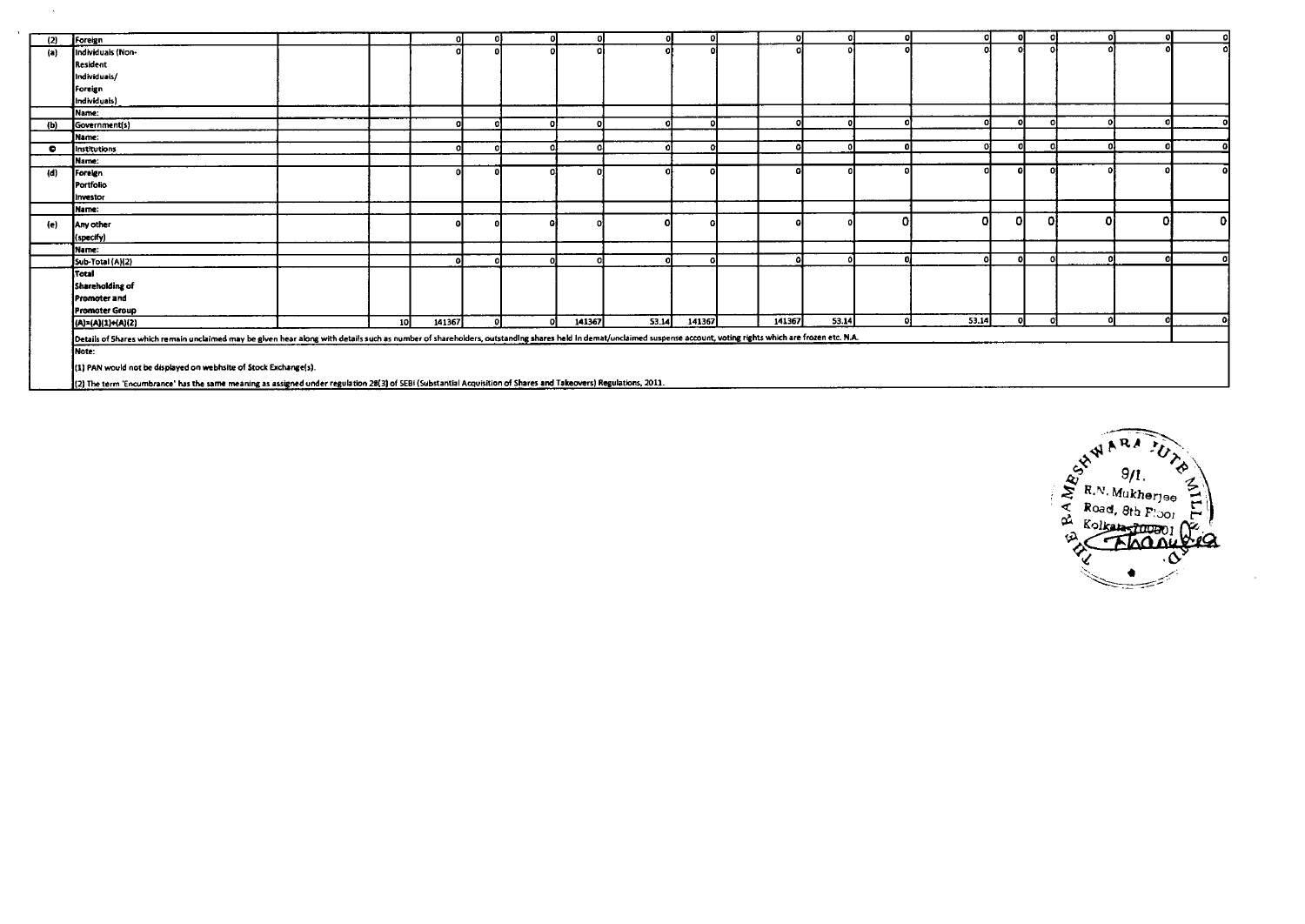#### **Table III : Statement showing Shareholding Pattern of the Public Shareholding <br>NAMR OF COMPANY : THE RAMESHWARA JUTE MILLS LIMITED** THE RAMESHWARA JUTE MILLS LIMITED

 $\sim$ 

 $\mathcal{A}$ 

SCRIP CODE/NAME OF SRCIP : 28093 (cse) CLASS OF SECURITY : ORDINARY SHARES REPORT FOR THE QUARTER ENDED : 30TH SEPTEMBER,2019

|                                                                                                                                                                                                                                                                                                                                                                                                                                                                                                  | Category &                    | PAN | Nos.of  | No. of fully | Partly       | No. of          | Total nos. | Sharehold-        | <b>Number of Voting Rights</b>     |         |            | No. of            | <b>Total Sharehold-</b><br>Number of |                  | Number of shares pledged | No. of      |                         |             |          |
|--------------------------------------------------------------------------------------------------------------------------------------------------------------------------------------------------------------------------------------------------------------------------------------------------------------------------------------------------------------------------------------------------------------------------------------------------------------------------------------------------|-------------------------------|-----|---------|--------------|--------------|-----------------|------------|-------------------|------------------------------------|---------|------------|-------------------|--------------------------------------|------------------|--------------------------|-------------|-------------------------|-------------|----------|
|                                                                                                                                                                                                                                                                                                                                                                                                                                                                                                  | Name of the                   |     | share   | paid up      | paid-up      | shares          | shares     | ing % calcu-      | held in each class of securities   |         |            | <b>Shares</b>     | ing, as a % assu-                    |                  | Locked in                |             | or otherwise encumbered |             |          |
|                                                                                                                                                                                                                                                                                                                                                                                                                                                                                                  |                               |     |         |              |              |                 |            |                   | (X)                                |         |            | <b>Underlying</b> | ming full conver-                    |                  | Shares (XII)             | (Xiii)      |                         | shares      |          |
|                                                                                                                                                                                                                                                                                                                                                                                                                                                                                                  | Shareholders                  |     | holders | equity       | equty        | underlying      | held       | lated as per      |                                    |         |            |                   |                                      |                  |                          |             |                         |             |          |
|                                                                                                                                                                                                                                                                                                                                                                                                                                                                                                  | l0).                          |     | (M)     | shares       | shares       | Depository      | VII)=      | <b>SCRR, 1957</b> |                                    |         |            | Outstanding       | sion of conver-                      | No.              | As a                     | No. (Not    | As a % of               | held in     |          |
|                                                                                                                                                                                                                                                                                                                                                                                                                                                                                                  |                               |     |         | held         | iheld        | <b>Receipts</b> | (IV+V+VI)  | as a % of         |                                    |         |            | convertible       | tible securities                     | ka)              | ∦X of                    | applicable) | total shares            | demate-     |          |
|                                                                                                                                                                                                                                                                                                                                                                                                                                                                                                  |                               |     |         | (M)          | łм           | kvi)            |            | (A+B+C2)          | Total as a<br>No. of Voting Rights |         | securities | (as a percentage  |                                      | total            | a)                       | held (Not   | rialised                |             |          |
|                                                                                                                                                                                                                                                                                                                                                                                                                                                                                                  |                               |     |         |              |              |                 |            |                   | Class X                            | Class Y | Total      | X of Total        | (including                           | of diluted share |                          | shares      |                         | applicable) | form     |
|                                                                                                                                                                                                                                                                                                                                                                                                                                                                                                  |                               |     |         |              |              |                 |            | (Mii)             |                                    |         |            | <b>Voting</b>     | Warrants)                            | capital)         |                          | held        |                         | (b)         | (XiV)    |
|                                                                                                                                                                                                                                                                                                                                                                                                                                                                                                  |                               |     |         |              |              |                 |            |                   |                                    |         |            |                   |                                      |                  |                          |             |                         |             |          |
|                                                                                                                                                                                                                                                                                                                                                                                                                                                                                                  |                               |     |         |              |              |                 |            |                   |                                    |         |            | <b>Rights</b>     | (X)                                  | (x)              |                          | kы)         |                         |             |          |
|                                                                                                                                                                                                                                                                                                                                                                                                                                                                                                  |                               |     |         |              |              |                 |            |                   |                                    |         |            |                   |                                      |                  |                          |             |                         |             |          |
| (1)                                                                                                                                                                                                                                                                                                                                                                                                                                                                                              | Institutions                  |     |         |              |              |                 |            |                   |                                    |         |            |                   |                                      |                  |                          |             |                         |             |          |
| (a)                                                                                                                                                                                                                                                                                                                                                                                                                                                                                              | Mutual Funds                  |     |         | ol           | o            | o               |            |                   | -C                                 |         | - Ol       |                   | -n                                   | ΩÌ               | o                        | -a          | O.                      |             | o        |
|                                                                                                                                                                                                                                                                                                                                                                                                                                                                                                  | lName:                        |     |         |              |              |                 |            |                   |                                    |         |            |                   |                                      |                  | $\Omega$                 |             |                         |             |          |
| (b)                                                                                                                                                                                                                                                                                                                                                                                                                                                                                              | Venture Capital               |     |         | $\Omega$     | $\Omega$     | O.              | ٥          |                   | n                                  |         | o          |                   |                                      |                  |                          | o           |                         |             |          |
|                                                                                                                                                                                                                                                                                                                                                                                                                                                                                                  | Funds                         |     |         |              |              |                 |            |                   |                                    |         |            |                   |                                      |                  |                          |             |                         |             |          |
|                                                                                                                                                                                                                                                                                                                                                                                                                                                                                                  | Name:                         |     |         | ΩI           |              | $\Omega$        |            |                   | -0                                 |         | $\Omega$   | o                 |                                      | o                | o                        | o           |                         |             |          |
| (c)                                                                                                                                                                                                                                                                                                                                                                                                                                                                                              | Alternate<br>investment Funds |     |         |              |              |                 |            |                   |                                    |         |            |                   |                                      |                  |                          |             |                         |             |          |
|                                                                                                                                                                                                                                                                                                                                                                                                                                                                                                  | Name:                         |     |         |              |              |                 |            |                   |                                    |         |            |                   |                                      |                  |                          |             |                         |             |          |
| (d)                                                                                                                                                                                                                                                                                                                                                                                                                                                                                              | Foreign Venture               |     |         | n            | $\Omega$     | οI              |            |                   | O                                  |         |            | -ol               |                                      | Ωł               | -oi                      | <b>O</b>    |                         |             | o        |
|                                                                                                                                                                                                                                                                                                                                                                                                                                                                                                  | Capital investors             |     |         |              |              |                 |            |                   |                                    |         |            |                   |                                      |                  |                          |             |                         |             |          |
|                                                                                                                                                                                                                                                                                                                                                                                                                                                                                                  | Name:                         |     |         |              |              |                 |            |                   |                                    |         |            |                   |                                      |                  |                          |             |                         |             |          |
| (e)                                                                                                                                                                                                                                                                                                                                                                                                                                                                                              | Foreign Portfolio             |     |         |              | o            | $\Omega$        |            |                   | n                                  |         |            |                   |                                      | o                | ol                       | $\Omega$    |                         |             | Ω        |
|                                                                                                                                                                                                                                                                                                                                                                                                                                                                                                  | investors                     |     |         |              |              |                 |            |                   |                                    |         |            |                   |                                      |                  |                          |             |                         |             |          |
|                                                                                                                                                                                                                                                                                                                                                                                                                                                                                                  | Name:                         |     |         |              |              |                 |            |                   |                                    |         |            |                   |                                      |                  |                          |             |                         |             |          |
| (0)                                                                                                                                                                                                                                                                                                                                                                                                                                                                                              | Financial                     |     |         | 1,500        | o            | n               | 1,500      | 0.56              | 1,500                              |         | 1,500      | 0.56              |                                      | 0.56             | a                        | $\Omega$    |                         |             | o        |
|                                                                                                                                                                                                                                                                                                                                                                                                                                                                                                  | Institutions/Banks            |     |         |              |              |                 |            |                   |                                    |         |            |                   |                                      |                  |                          |             |                         |             |          |
|                                                                                                                                                                                                                                                                                                                                                                                                                                                                                                  | Name:                         |     |         |              |              |                 |            |                   |                                    |         |            |                   |                                      | $\mathbf{a}$     | ΩL                       | $\Omega$    |                         |             | ۵I       |
| $\left( \mathbf{c} \right)$                                                                                                                                                                                                                                                                                                                                                                                                                                                                      | Insurance                     |     |         |              | o            | $\Omega$        |            |                   |                                    |         |            |                   |                                      |                  |                          |             |                         |             |          |
|                                                                                                                                                                                                                                                                                                                                                                                                                                                                                                  | Companies                     |     |         |              |              |                 |            |                   |                                    |         |            |                   |                                      |                  |                          |             |                         |             |          |
| (h)                                                                                                                                                                                                                                                                                                                                                                                                                                                                                              | Name:<br>Provident Funds/     |     |         |              | $\mathbf{a}$ | a               |            | ດເ                |                                    |         |            |                   |                                      |                  | -ol                      | $\Omega$    |                         |             | ۵I       |
|                                                                                                                                                                                                                                                                                                                                                                                                                                                                                                  | <b>Pension Funds</b>          |     |         |              |              |                 |            |                   |                                    |         |            |                   |                                      |                  |                          |             |                         |             |          |
|                                                                                                                                                                                                                                                                                                                                                                                                                                                                                                  | Name:                         |     |         |              |              |                 |            |                   |                                    |         |            |                   |                                      |                  |                          |             |                         |             |          |
|                                                                                                                                                                                                                                                                                                                                                                                                                                                                                                  |                               |     |         |              | $\Omega$     |                 |            | n                 |                                    |         |            |                   | Ωi                                   | n                | 0                        | O.          | D.                      | n           | οl       |
| $[1] % \centering \includegraphics[width=0.45\textwidth]{images/TrDiM-Architecture.png} % \caption{The first two different values of $d \sim \tfrac{1}{\sqrt{2}}$ and $d \sim \tfrac{1}{\sqrt{2}}$ and $d \sim \tfrac{1}{\sqrt{2}}$ and $d \sim \tfrac{1}{\sqrt{2}}$ and $d \sim \tfrac{1}{\sqrt{2}}$ and $d \sim \tfrac{1}{\sqrt{2}}$ and $d \sim \tfrac{1}{\sqrt{2}}$ and $d \sim \tfrac{1}{\sqrt{2}}$ and $d \sim \tfrac{1}{\sqrt{2}}$ and $d \sim \tfrac{1}{\sqrt{2}}$ and $d \sim \tfrac{1$ | Any other<br>(specify)        |     |         |              |              |                 |            |                   |                                    |         |            |                   |                                      |                  |                          |             |                         |             |          |
|                                                                                                                                                                                                                                                                                                                                                                                                                                                                                                  | Name:                         |     |         |              |              |                 |            |                   |                                    |         |            |                   |                                      |                  |                          |             |                         |             |          |
|                                                                                                                                                                                                                                                                                                                                                                                                                                                                                                  | Sub-Total (B)(1)              |     |         | 1,500        | -ol          | οl              |            | 0.56              | 1,500                              |         | 1,500      | 0.56              | o                                    | 0.56             | -ol                      | <b>o</b>    | o                       | n           | $\Omega$ |
| (2)                                                                                                                                                                                                                                                                                                                                                                                                                                                                                              | Central                       |     |         |              |              |                 |            |                   |                                    |         |            |                   |                                      |                  |                          |             |                         |             | οl       |
|                                                                                                                                                                                                                                                                                                                                                                                                                                                                                                  | Government/                   |     |         |              |              |                 |            |                   |                                    |         |            |                   |                                      |                  |                          |             |                         |             |          |
|                                                                                                                                                                                                                                                                                                                                                                                                                                                                                                  | State                         |     |         |              |              |                 |            |                   |                                    |         |            |                   |                                      |                  |                          |             |                         |             |          |
|                                                                                                                                                                                                                                                                                                                                                                                                                                                                                                  | Government(s)/                |     |         |              |              |                 |            |                   |                                    |         |            |                   |                                      |                  |                          |             |                         |             |          |
|                                                                                                                                                                                                                                                                                                                                                                                                                                                                                                  | President of India            |     |         |              |              |                 |            |                   |                                    |         |            |                   |                                      |                  |                          |             |                         |             |          |
|                                                                                                                                                                                                                                                                                                                                                                                                                                                                                                  | Name:                         |     |         |              |              |                 |            |                   |                                    |         |            |                   |                                      |                  |                          |             |                         |             |          |
|                                                                                                                                                                                                                                                                                                                                                                                                                                                                                                  | Sub-Total (B)(2)              |     |         | ol           | οI           | ot              | $\Omega$   | οI                | $\Omega$                           |         |            |                   |                                      |                  |                          |             |                         |             |          |

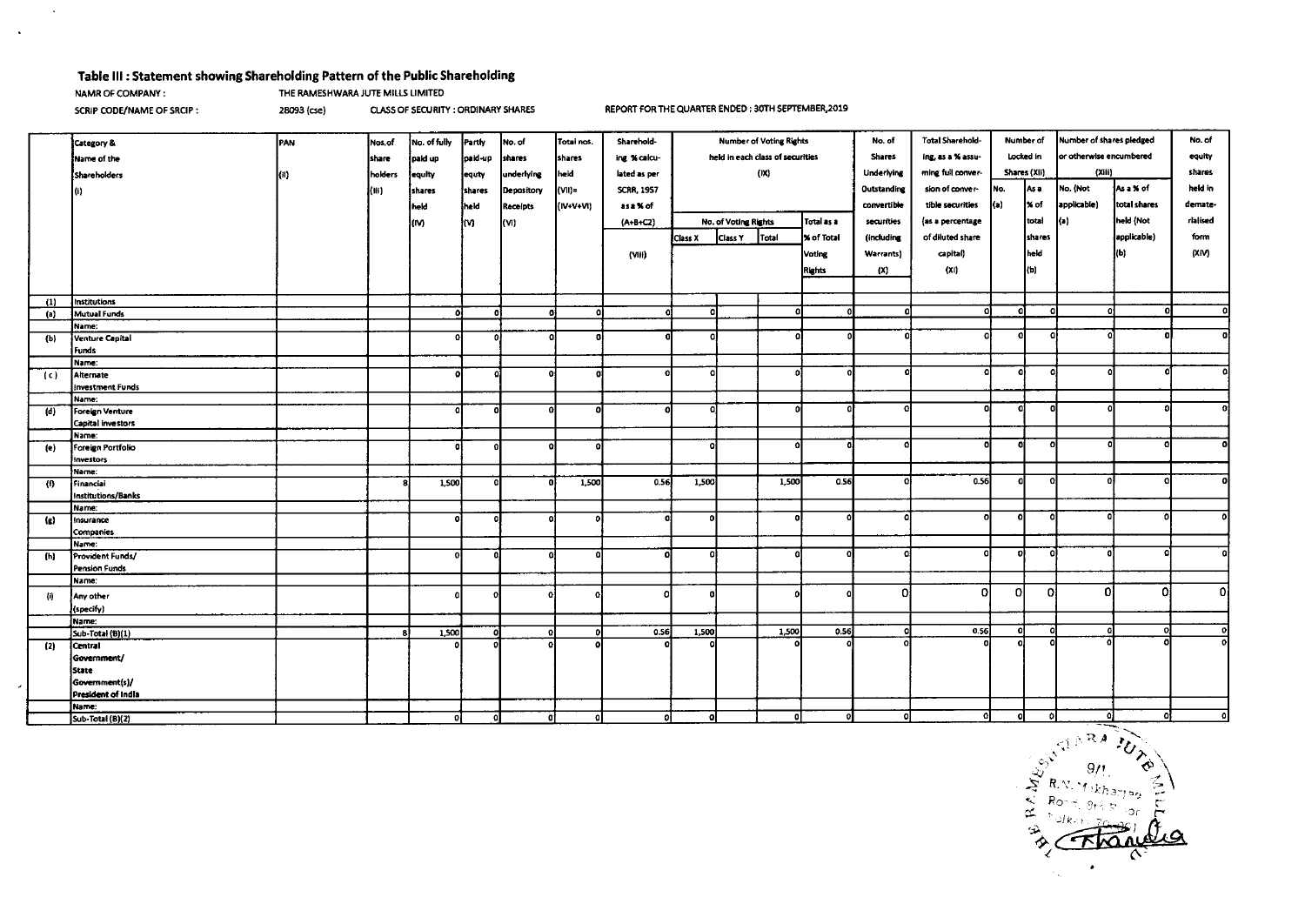|           | Non-Institutions                                                                                                                                                                                                     |            |                  |                  |    |    |          |        |          |          |        |              |                   |          |          |    |    |    |
|-----------|----------------------------------------------------------------------------------------------------------------------------------------------------------------------------------------------------------------------|------------|------------------|------------------|----|----|----------|--------|----------|----------|--------|--------------|-------------------|----------|----------|----|----|----|
| (3)       | individuals-                                                                                                                                                                                                         |            | 189              | 32,889           |    |    | 32,889   | 12.36  | 32,889   | 32,889   | 12.36  | n            | 12.36             |          |          |    |    |    |
| (a)       |                                                                                                                                                                                                                      |            |                  |                  |    |    |          |        |          |          |        |              |                   |          |          |    |    |    |
|           | i . Individual                                                                                                                                                                                                       |            |                  |                  |    |    |          |        |          |          |        |              |                   |          |          |    |    |    |
|           | shareholders                                                                                                                                                                                                         |            |                  |                  |    |    |          |        |          |          |        |              |                   |          |          |    |    |    |
|           | holding nominal                                                                                                                                                                                                      |            |                  |                  |    |    |          |        |          |          |        |              |                   |          |          |    |    |    |
|           | share capital upto                                                                                                                                                                                                   |            |                  |                  |    |    |          |        |          |          |        |              |                   |          |          |    |    |    |
|           | Rs. 2 lakhs.                                                                                                                                                                                                         |            |                  |                  |    |    |          |        |          |          | 2.98   |              | 2,98              | 0.       |          |    |    |    |
|           | Alit Prakash Shah & Others                                                                                                                                                                                           | AANPS8249Q |                  | 7,933            |    |    | 7,933    | 2.98   | 7,933    | 7,933    |        |              |                   |          |          |    |    |    |
|           | II. Individual                                                                                                                                                                                                       |            |                  |                  |    |    |          |        |          |          |        |              |                   |          |          |    |    |    |
|           | shareholders                                                                                                                                                                                                         |            |                  |                  |    |    |          |        |          |          |        |              |                   |          |          |    |    |    |
|           | holding nominal                                                                                                                                                                                                      |            |                  |                  |    |    |          |        |          |          |        |              |                   |          |          |    |    |    |
|           | share capital in                                                                                                                                                                                                     |            |                  |                  |    |    |          |        |          |          |        |              |                   |          |          |    |    |    |
|           | excess of                                                                                                                                                                                                            |            |                  |                  |    |    |          |        |          |          |        |              |                   |          |          |    |    |    |
|           | Rs. 2 lakhs.                                                                                                                                                                                                         |            |                  |                  |    |    |          |        |          |          |        |              |                   |          |          |    |    |    |
|           | lName:                                                                                                                                                                                                               |            |                  |                  |    |    |          |        |          |          |        | Λ            | Ω                 |          | Ω        | ٥I | 0. |    |
| (b)       | <b>NBFCs registered</b>                                                                                                                                                                                              |            |                  |                  |    |    |          | n.     |          |          |        |              |                   | ΩI       |          |    |    | ol |
|           | with RBI                                                                                                                                                                                                             |            |                  |                  |    |    |          |        |          |          |        |              |                   |          |          |    |    |    |
|           | Name:                                                                                                                                                                                                                |            |                  |                  |    |    |          |        |          |          |        |              |                   |          |          |    |    |    |
| $\bullet$ | <b>Employee Trusts</b>                                                                                                                                                                                               |            |                  |                  |    | n. |          | n      | n        | n        |        | $\mathbf{r}$ | o                 | $\Omega$ |          |    |    |    |
|           | Name:                                                                                                                                                                                                                |            |                  |                  |    |    |          |        |          |          |        |              |                   |          |          |    |    |    |
| (d)       | Overseas                                                                                                                                                                                                             |            |                  |                  |    |    |          |        |          |          |        |              |                   |          |          |    |    |    |
|           | <b>Depositories</b>                                                                                                                                                                                                  |            |                  |                  |    |    |          |        |          |          |        |              |                   |          |          |    |    |    |
|           | (holding DRs)                                                                                                                                                                                                        |            |                  |                  |    |    |          |        |          |          |        |              |                   |          |          |    |    |    |
|           | (balancing figure)                                                                                                                                                                                                   |            |                  |                  |    |    |          |        |          |          |        |              |                   |          |          |    |    |    |
|           | Name:                                                                                                                                                                                                                |            |                  |                  |    |    |          |        |          |          |        |              |                   |          |          |    |    |    |
| (e)       | Any other (specify)                                                                                                                                                                                                  |            |                  |                  |    |    |          |        |          |          |        |              |                   |          |          |    |    |    |
| j.        | Other Bodies Corporate                                                                                                                                                                                               |            | 17               | 90,200           |    |    | 90,200   | 33.9   | 90,200   | 90,200   | 33.9   |              | 33.9              |          |          |    |    | O  |
|           |                                                                                                                                                                                                                      | AAACU3731B |                  | 11,667           |    |    | 11,667   | 4.38   | 11,667   | 11,667   | 4.38   |              | 4.38              |          |          |    |    |    |
|           | Umang Commercial Co. Pvt. Ltd.                                                                                                                                                                                       |            |                  |                  |    |    | 20,550   | 7.73   | 20,550   | 20,550   | 7.73   |              | 7.73              | -ol      |          |    |    |    |
|           | Gwaiior Webbing Co. Pvt. Ltd.                                                                                                                                                                                        |            |                  | 20,550           |    |    | 19,133   | 7.19   | 19,133   | 19.133   | 7.19   |              | 7.19              |          |          |    |    |    |
|           | <b>Birla Corporation Limited</b>                                                                                                                                                                                     |            |                  | 19,133<br>33,250 |    |    | 33,250   | 12.5   | 33,250   | 33,250   | 12.5   | $\Omega$     | $\overline{12.5}$ | ol       |          |    |    |    |
|           | Punjab Produce & Trading Co. Pvt. Ltd.<br>Mon Resident Indian                                                                                                                                                        |            |                  | 100              |    |    | 100      | 0.04   | 100      | 100      | 0.04   | o            | 0.04              | -O.      |          |    |    |    |
| ii.       | Sub-Total (B)(3)                                                                                                                                                                                                     |            | 207              | 1,23,189         |    |    | 1,23,189 | 46.30  | 1,23,189 | 1,23,189 | 46.30  | $\Omega$     | 46.30             | D.       |          |    |    |    |
|           | Total Public Shareholding (B)= (B)(1)+(B)(2)+(B)(3)                                                                                                                                                                  |            | 215              | 1,24,689         |    |    | 1,24,689 | 46.86  | 1,24,689 | 1,24,689 | 46.86  | ΩÌ           | 46.86             | ol       | $\Omega$ | Ω  | o  |    |
|           | Total (A+B)                                                                                                                                                                                                          |            | $\overline{225}$ | 2,66,056         | ni | പ  | 2,66,056 | 100.00 | 2,66,056 | 2,66,056 | 100.00 | n            | 100.00            | Ωi       |          | 0. | n  |    |
|           |                                                                                                                                                                                                                      |            |                  |                  |    |    |          |        |          |          |        |              |                   |          |          |    |    |    |
|           | Details of Shareholders acting as persons in Concert including their Shareholding (No. and %)                                                                                                                        |            |                  |                  |    |    |          |        |          |          |        |              |                   |          |          |    |    |    |
|           |                                                                                                                                                                                                                      |            |                  |                  |    |    |          |        |          |          |        |              |                   |          |          |    |    |    |
|           | Details of Shares which remain unclaimed may be given here along with details suich as number of shareholders, outstanding shares held in demat/unclaimed suspense account, voting rights which are frozen etc. N.A. |            |                  |                  |    |    |          |        |          |          |        |              |                   |          |          |    |    |    |
|           | Note:                                                                                                                                                                                                                |            |                  |                  |    |    |          |        |          |          |        |              |                   |          |          |    |    |    |
|           |                                                                                                                                                                                                                      |            |                  |                  |    |    |          |        |          |          |        |              |                   |          |          |    |    |    |
|           | (1) PAN would not be displayed on webhsite of Stock Exchange(s).                                                                                                                                                     |            |                  |                  |    |    |          |        |          |          |        |              |                   |          |          |    |    |    |
|           | (2) The above format needs to be disclosed along with the name of following persons; institutions / Non Institutions holding more than 1% of total number of shares.                                                 |            |                  |                  |    |    |          |        |          |          |        |              |                   |          |          |    |    |    |

**(3) W.r.t. the information pertaining to Depository Receipts, the same may be disclosed in the respective columns to the extent information available and the balance to be disclosed as held by custodian.** 

 $\sim 10$ 

 $\sim 10$